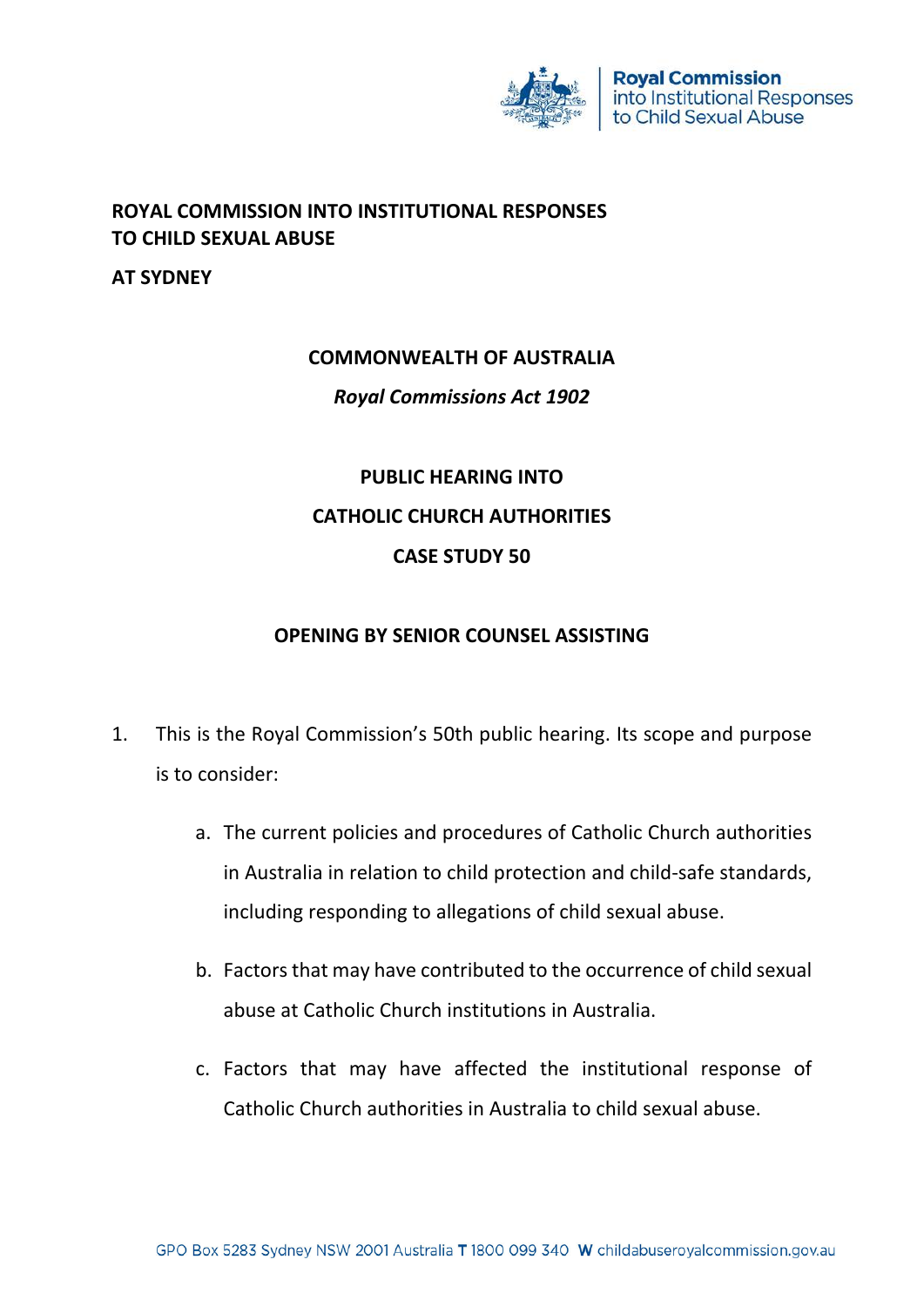- d. The responses of Catholic Church authorities in Australia to relevant case study reports and other Royal Commission reports.
- e. Data relating to the extent of claims of child sexual abuse in the Catholic Church in Australia.
- f. Any related matters.
- 2. As with other review hearings being conducted by the Royal Commission, the purpose of this public hearing is not to inquire into individual sets of facts or particular events in a forensic manner as has occurred in previous Royal Commission case studies.
- 3. Over the last four years, the Royal Commission has conducted public hearings in relation to 116 institutions.
- 4. The matters examined in a public hearing were carefully chosen. There were a large number of institutions reported in private sessions and elsewhere and there were necessary limits on the Royal Commission's resources.
- 5. To ensure these resources were used effectively, criteria were applied to identify appropriate matters and bring them forward as individual case studies.
- 6. Factors taken into account included:
	- a. whether the Royal Commission had received a large number of accounts about a particular institution or group of institutions
	- b. the availability of witnesses (both survivors and institutional staff) and documents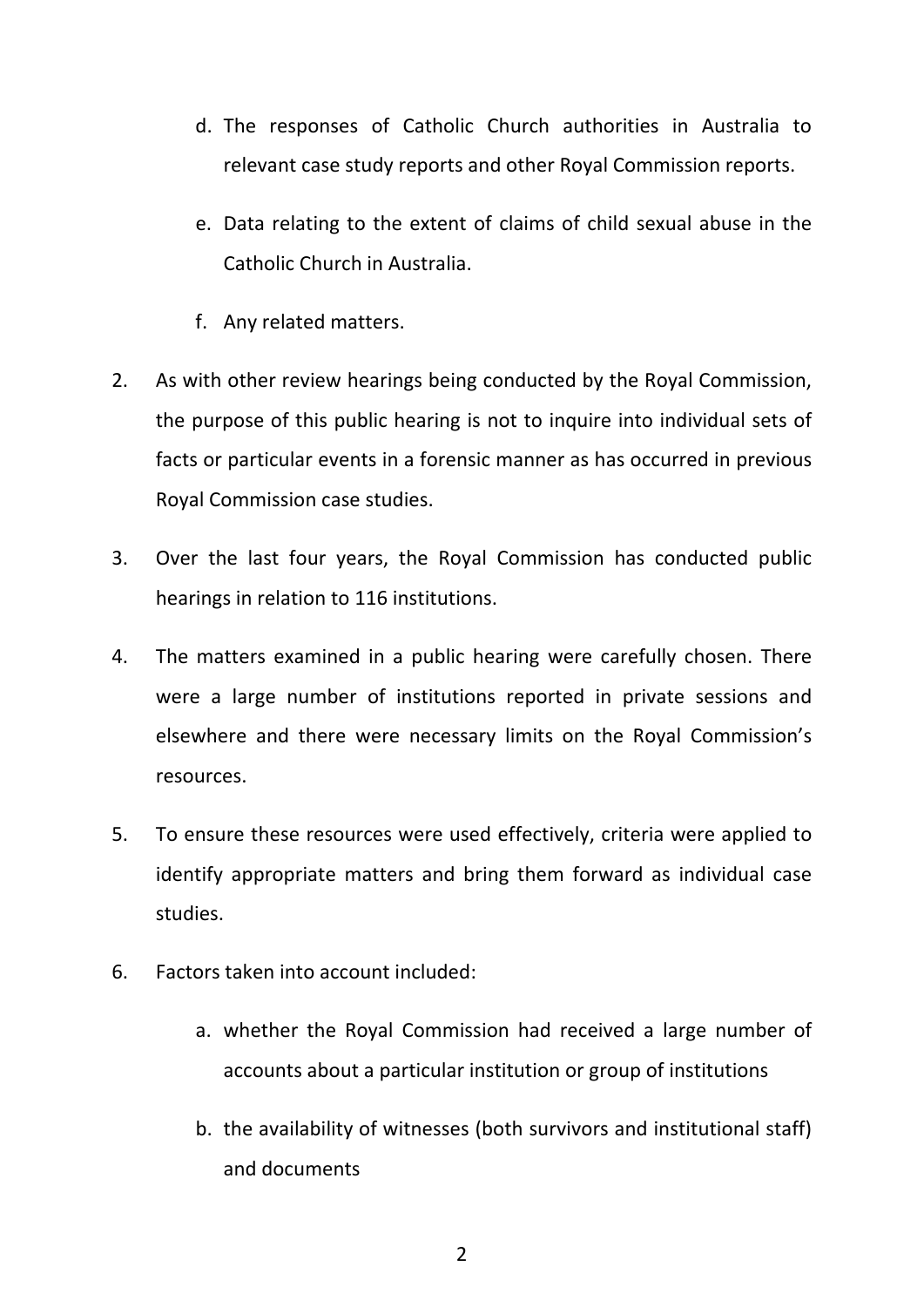- c. whether the case study highlighted systemic issues
- d. the need for the Royal Commission to ensure that an appropriate range and type of institution was covered and
- e. the need to hold public hearings into institutions located in all states and territories.
- 7. It was plain that hearings were needed to examine the responses of faithbased institutions, given that, as at the end of 2016, 60% of survivors attending a private session reported abuse in those institutions. Of those survivors, nearly two thirds reported abuse in Catholic institutions. While the percentage has varied over time, at present over 37% of all private session attendees reported sexual abuse in a Catholic institution. Consequently Catholic institutions were a key part of the Royal Commission's public hearings.
- 8. In response to the announcement of this Royal Commission, the Australian Catholic Bishops Conference and Catholic Religious Australia, which together represent dioceses, archdioceses and religious congregations across Australia, jointly established the Truth Justice and Healing Council.
- 9. As I understand it, the Truth Justice and Healing Council was established to coordinate and oversee the Church's overall response to and appearance at hearings of the Royal Commission. Pursuant to arrangements made with the Australian Catholic Bishops Conference and Catholic Religious Australia, the Truth Justice and Healing Council acts for all archdioceses and dioceses in Australia and for all of the major religious orders, with the exception of three of the eastern rite eparchies.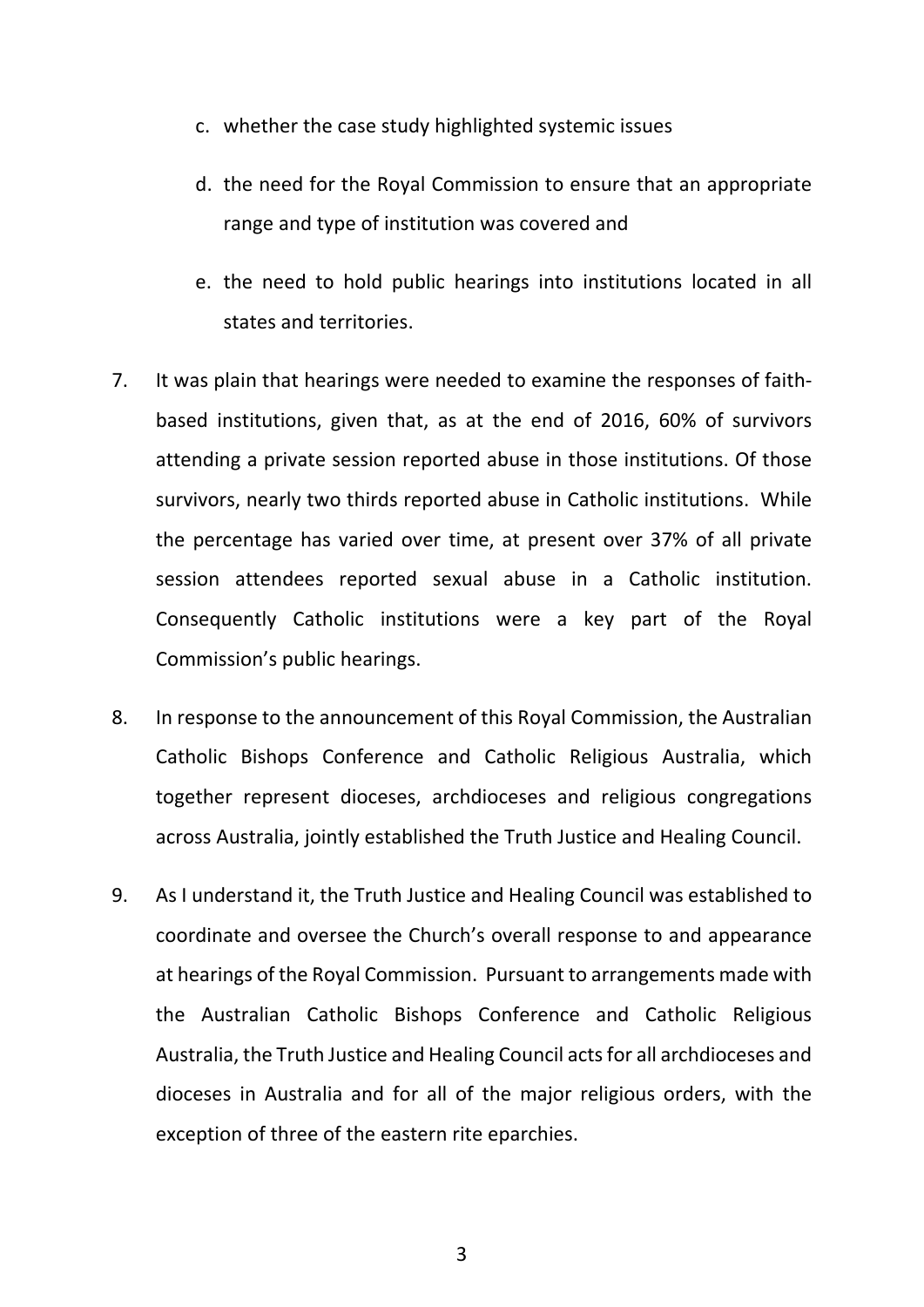### **Catholic data survey background**

- 10. The Royal Commission has undertaken a comprehensive data survey of Catholic Church authorities in Australia to gather information about the extent of claims of child sexual abuse made against Catholic Church personnel. This includes claims made against any current or former priest, religious brother or sister, or any other person employed in or appointed to a voluntary position by a Catholic Church authority.
- 11. Catholic Church authorities include archdioceses, dioceses and religious orders also known as congregations.
- 12. This project was undertaken with the assistance of the Truth, Justice and Healing Council and the Catholic Church authorities who provided the data about claims of child sexual abuse.
- 13. The Royal Commission is very grateful for this assistance. We appreciate the amount of work involved. The project would not have been possible without the cooperation of the Council and the Catholic Church Authorities.
- 14. The Royal Commission engaged independent data analysts to design the claims survey.
- 15. The Royal Commission engaged with the Council about the design of the survey. The survey was initially trialled by two Catholic Church authorities. Following their response and further consultation with the Council, the survey was amended. The Royal Commission and the Council agreed on the final version of the survey to be completed by each Catholic Church authority.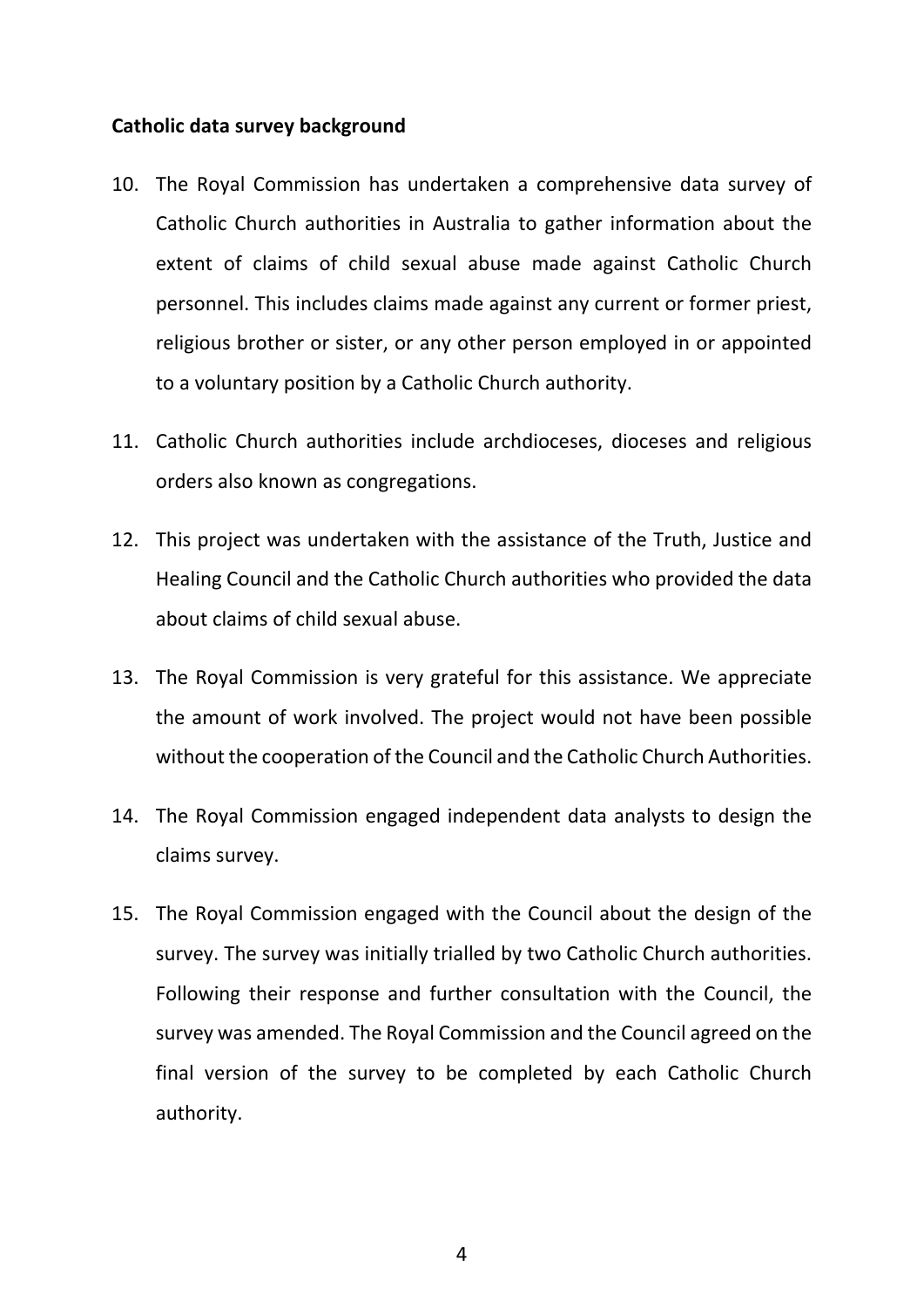- 16. Each Catholic Church authority entered data about each claim of child sexual abuse that they had received. The Royal Commission and the Council provided assistance to Catholic Church authorities regarding how the survey was to be populated and technical aspects of the survey.
- 17. The Royal Commission gave each Catholic Church authority who completed a claims survey a spreadsheet containing their data in order for them to check the details of each claim. The independent data analysts addressed any concerns raised. After this process a spreadsheet was given to the Council containing all of the data collected from all Catholic Church authorities.
- 18. The Council engaged a statistician to ensure the accuracy of the work done by the independent data analysts.
- 19. There has been ongoing discussion between all involved, including the experts, for some months.
- 20. I will be opening shortly on some of the results of the data survey and tendering the relevant data and analysis which supports those results.
- 21. The balance of the data will be tendered before the end of this public hearing.

#### **Data sources**

- 22. Information was gathered from three sources, by way of data surveys. The Royal Commission surveyed:
	- a. Catholic Church authorities in Australia regarding claims of child sexual abuse made against Catholic Church personnel.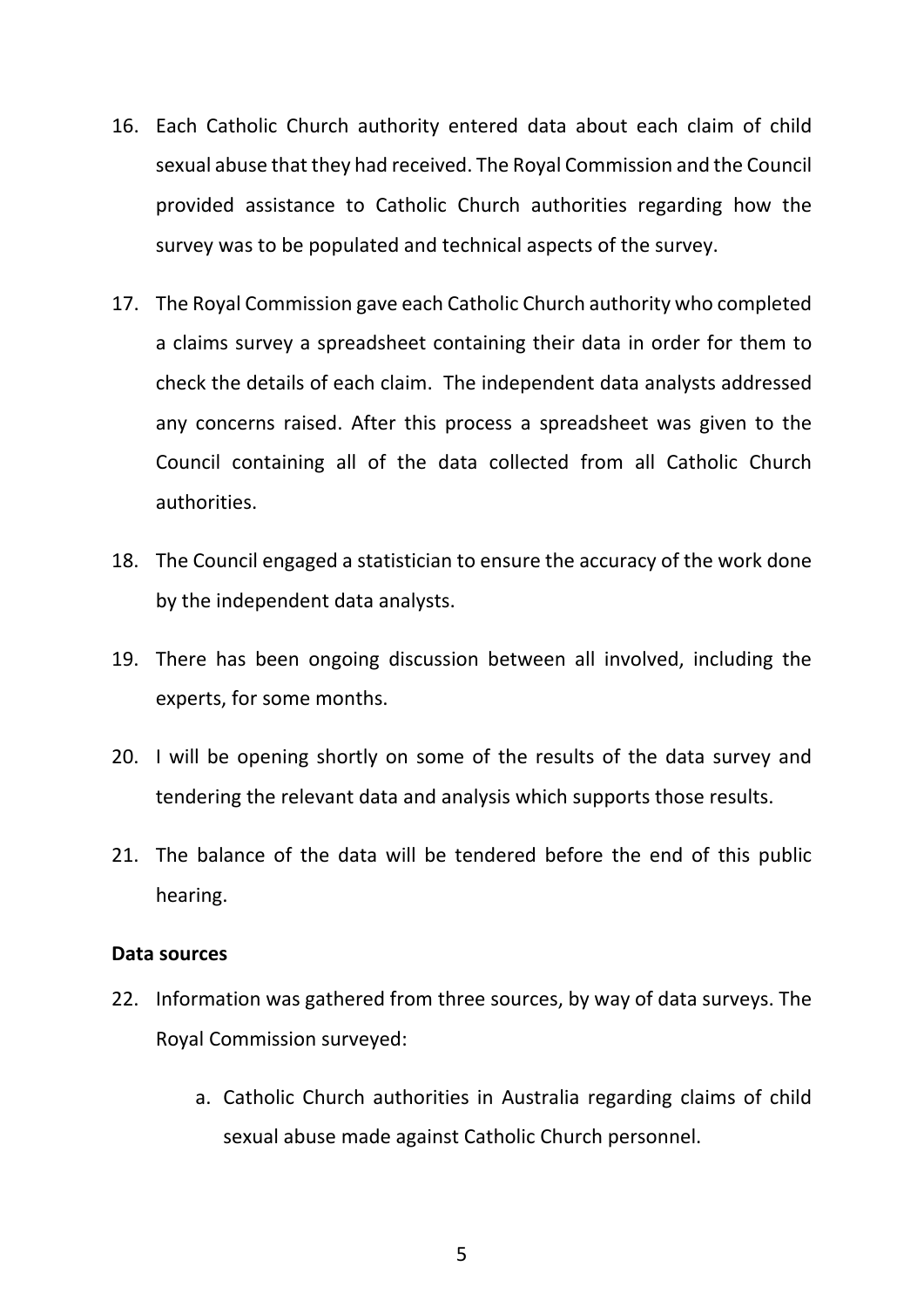- b. Ten Catholic religious orders regarding the total number of religious brothers and sisters who were members of these orders and who ministered in Australia between 1950 and 2010.
- c. 75 Catholic Church authorities with priest members, including archdioceses, dioceses and religious orders, regarding the total number of priests who were members of their authority and who served as Catholic priests in Australia between 1950 and 2010.
- 23. The Royal Commission sought data regarding all claims received by a Catholic Church authority between 1 January 1980 and 28 February 2015. There was no limitation imposed in relation to the date of the alleged incidents of child sexual abuse.
- 24. The term claim includes:
	- a. Claims of child sexual abuse made against Catholic Church personnel by a claimant, or a solicitor or advocate on their behalf, seeking redress through *Towards Healing*, the *Melbourne Response* or another redress process, including civil proceedings, whether ongoing, settled or concluded without redress.
	- b. Complaints of child sexual abuse against Catholic Church personnel made by any person without redress being sought, that are substantiated following an investigation by the relevant Catholic Church authority or another body, or otherwise accepted by the relevant Catholic Church authority.
- 25. The term 'alleged perpetrator' is used to describe a person subject to an allegation, complaint or claim related to child sexual abuse. The Truth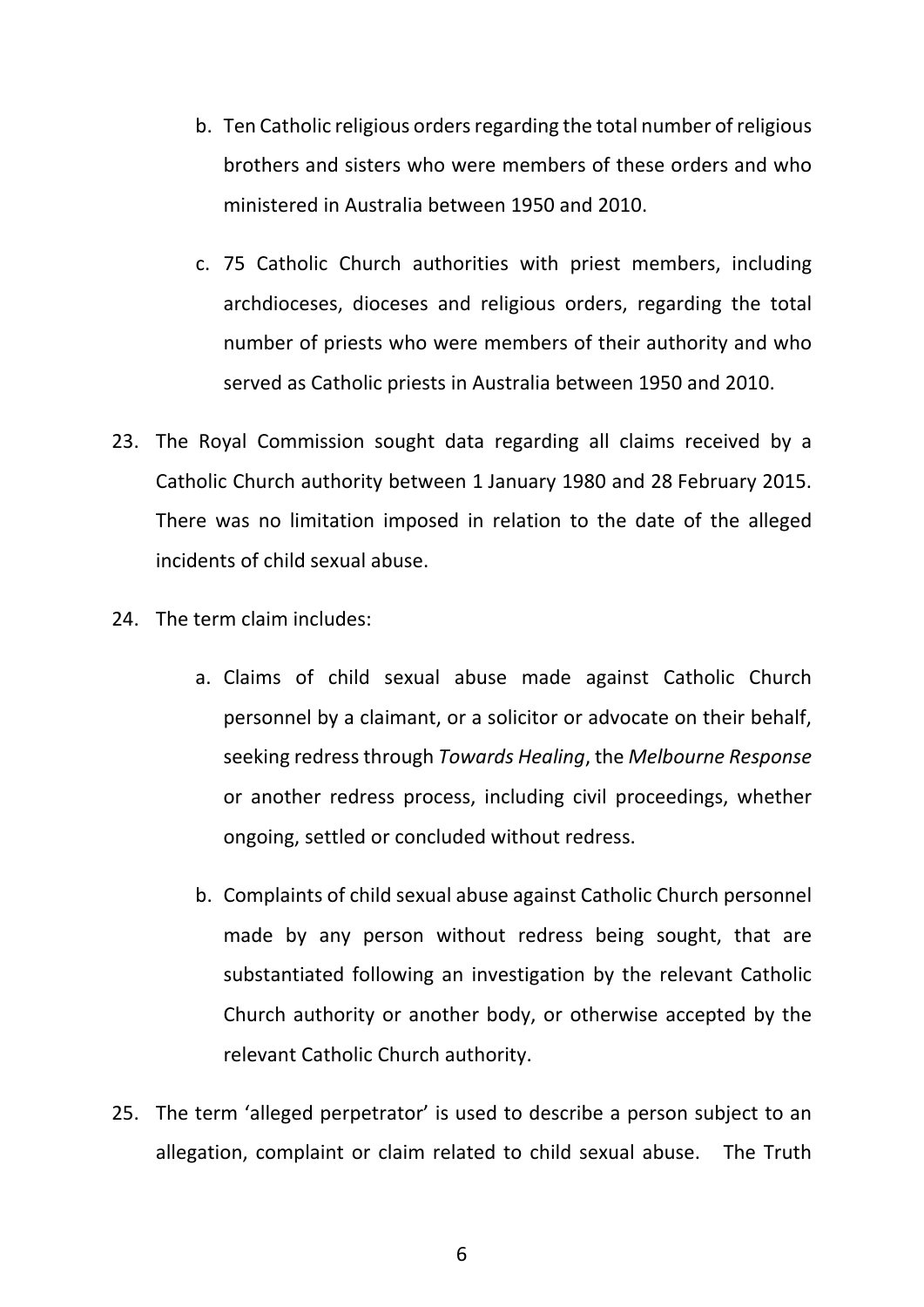Justice and Healing Council told the Royal Commission that it was of the view that the term 'named individual' should be used. In the Royal Commission's view, 'alleged perpetrator' more accurately describes a person who has been the subject of a claim of child sexual abuse.

#### **Catholic Data Project results**

- 26. Between January 1980 and February 2015, 4,444 people alleged incidents of child sexual abuse made to 93 Catholic Church authorities. These claims related to over 1000 separate institutions.
- 27. The claims survey sought information about the people who made claims of child sexual abuse. Where the gender of people making a claim was reported, 78% were male and 22% were female. Of those people who made claims of child sexual abuse received by religious orders with only religious brother members, 97% were male.
- 28. The average age of people who made claims of child sexual abuse, at the time of the alleged abuse, was 10.5 for girls and 11.6 for boys. The average time between the alleged abuse and the date a claim was made was 33 years.
- 29. The claims survey sought information about alleged perpetrators of child sexual abuse. A total of 1,880 alleged perpetrators were identified in claims of child sexual abuse. Over 500 unknown people were identified as alleged perpetrators. It cannot be determined whether any of those people whose identities are unknown were identified by another claimant in a separate claim.
- 30. Of the 1,880 identified alleged perpetrators: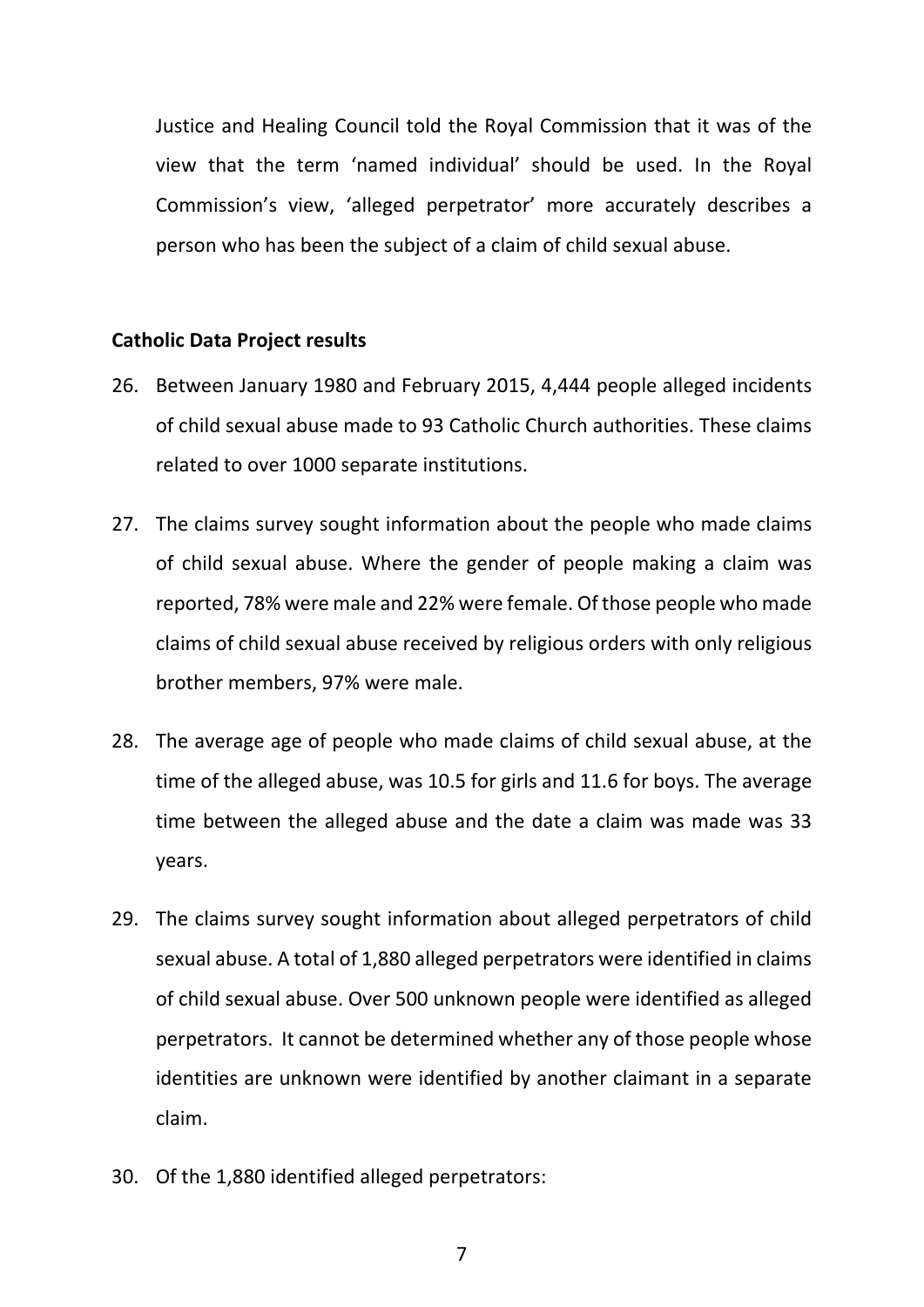- a. 597 or 32% were religious brothers
- b. 572 or 30% were priests
- c. 543 or 29% were lay people
- d. 96 or 5% were religious sisters.
- 31. Of all alleged perpetrators, 90% were male and 10% were female.
- 32. The Royal Commission surveyed 75 Catholic Church authorities with priest members, including archdioceses, dioceses and religious orders about the number of their members who ministered in Australia between 1 January 1950 and 31 December 2010. Ten Catholic religious orders with religious brother or sister members provided the same information about their members.
- 33. This information, when analysed in conjunction with the claims data, enabled calculation of the proportion of priests and religious brother and sister members of these Catholic Church authorities who ministered in this period and who were alleged perpetrators.
- 34. Of priests from the 75 Catholic Church authorities with priest members surveyed, who ministered in Australia between 1950 and 2010, 7.9% of diocesan priests were alleged perpetrators and 5.7% of religious priests were alleged perpetrators. Overall, 7% of priests were alleged perpetrators.
- 35. The Archdiocese of Adelaide and the Dominican Friars had the lowest overall proportion of priests who ministered in the period 1950 to 2010 and were alleged perpetrators, at 2.4% and 2.1% respectively.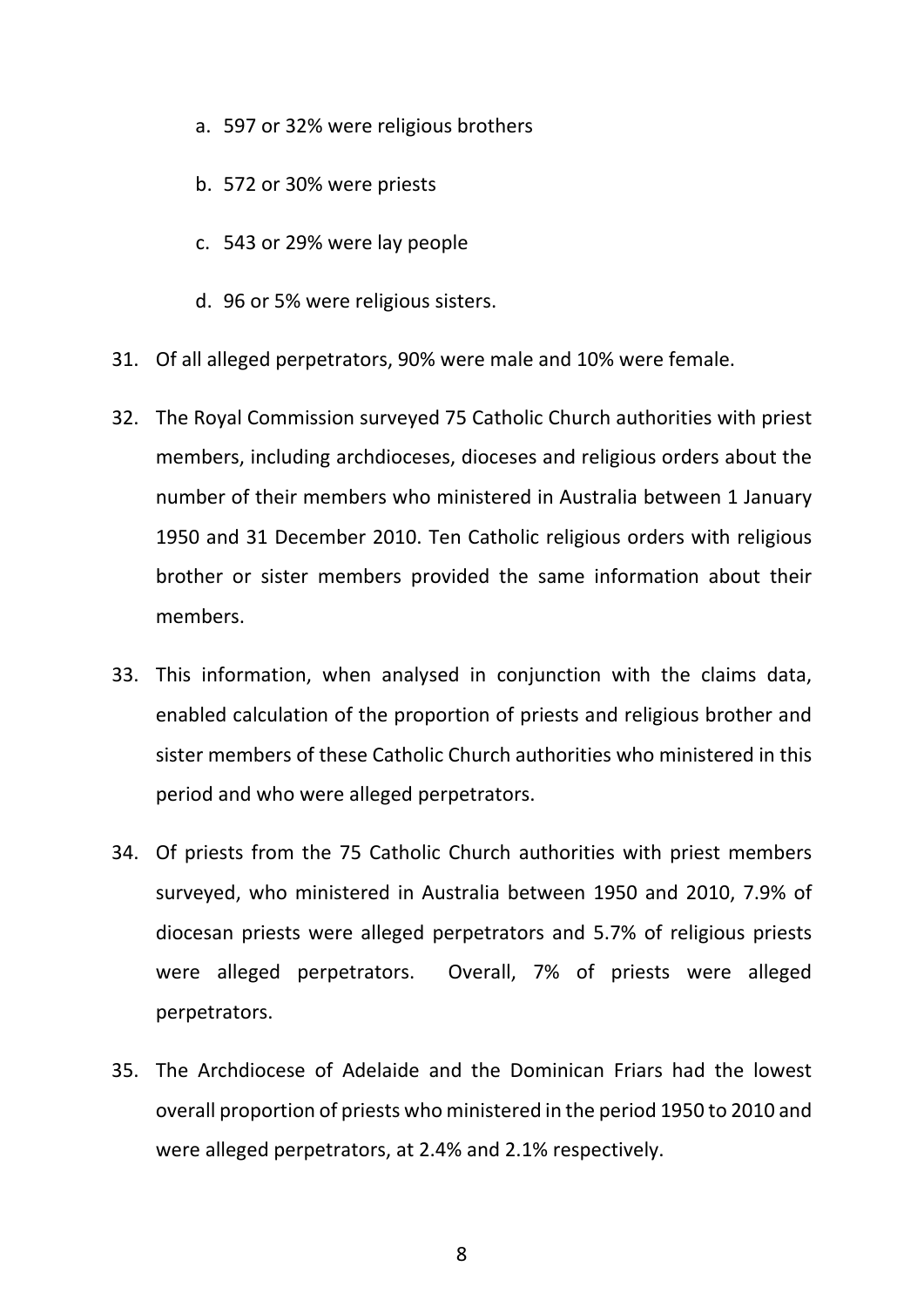- 36. The following five archdioceses or dioceses with priest members which had the highest overall proportion of priests who ministered in the period 1950 to 2010 and who were alleged perpetrators:
	- a. 11.7% of priests from the Diocese of Wollongong were alleged perpetrators
	- b. 13.9% of priests from the Diocese of Lismore were alleged perpetrators
	- c. 14.1% of priests from the Diocese of Port Pirie were alleged perpetrators
	- d. 14.7% of priests from the Diocese of Sandhurst were alleged perpetrators
	- e. 15.1% of priests from the Diocese of Sale were alleged perpetrators.
- 37. The following five religious orders with priest members had the highest overall proportion of priests who ministered in the period 1950 to 2010 and who were alleged perpetrators:
	- a. 8.0% of priests from the Vincentians The Congregation of the Mission were alleged perpetrators
	- b. 13.7% of priests from the Pallottines Society of the Catholic Apostolate were alleged perpetrators
	- c. 13.9% of priests from the Marist Fathers Society of Mary were alleged perpetrators, as distinct from the Marist Brothers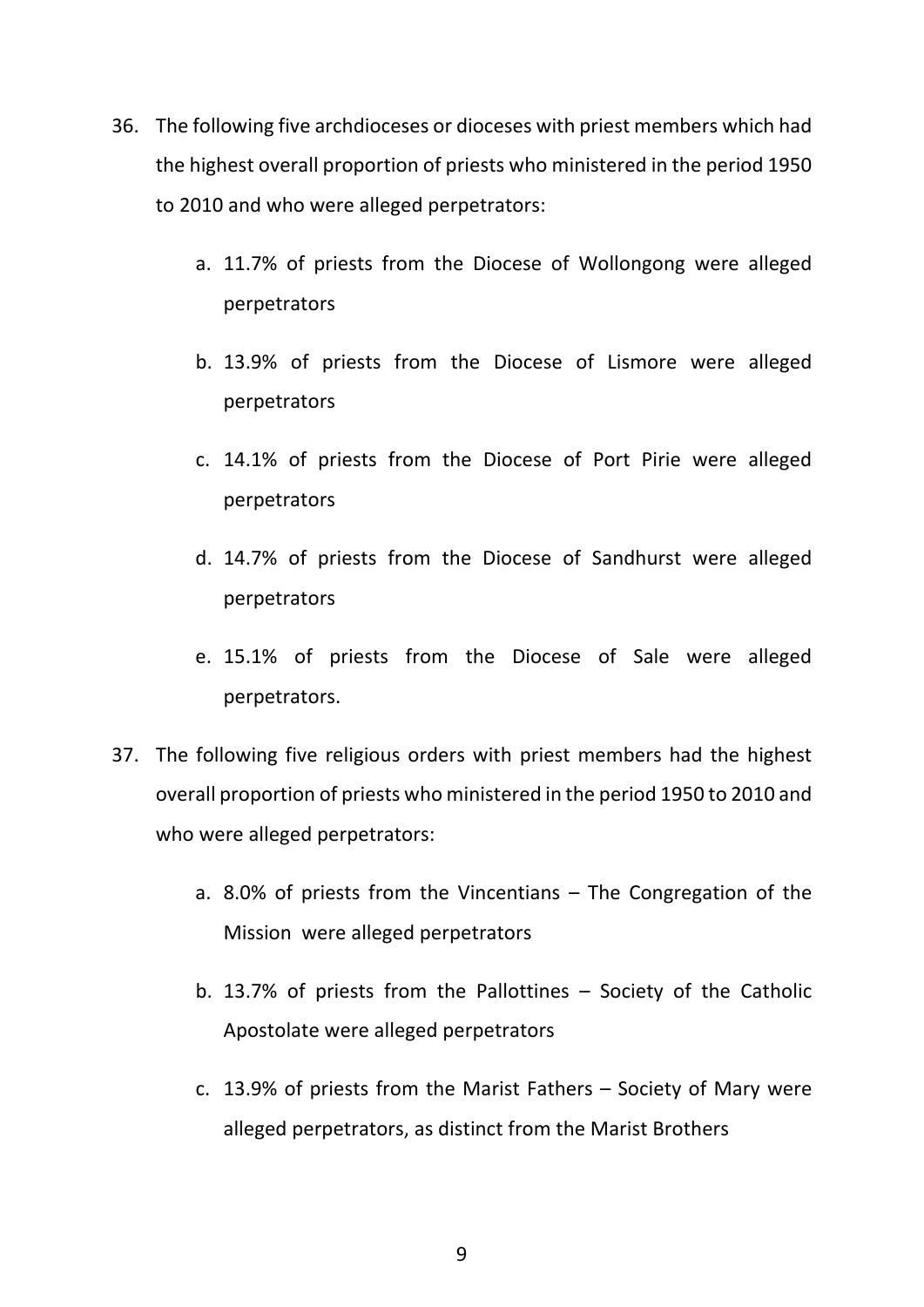- d. 17.2% of priests from the Salesians of Don Bosco were alleged perpetrators
- e. 21.5% of priests from the Benedictine Community of New Norcia were alleged perpetrators.
- 38. In relation to religious orders with religious brother and sister members, the Sisters of St Joseph of the Sacred Heart and the Sisters of Mercy (Brisbane) had the lowest overall proportions of members who were alleged perpetrators, at 0.6% and 0.3% respectively.
- 39. The following five religious orders with only religious brother members had the highest overall proportion of religious brothers who ministered in the period 1950 to 2010 and who were alleged perpetrators:
	- a. 13.8% of De La Salle Brothers were alleged perpetrators
	- b. 20.4% of Marist Brothers were alleged perpetrators
	- c. 21.9% of Salesians of Don Bosco brothers were alleged perpetrators
	- d. 22.0% of Christian Brothers were alleged perpetrators
	- e. 40.4% of St John of God Brothers were alleged perpetrators.
- 40. I tender the relevant data and analysis which supports the results I have referred to.

#### **Information gathering**

41. On 13 March 2013, the Royal Commission issued its first notice to produce documents in relation to matters concerning the Catholic Church in Australia.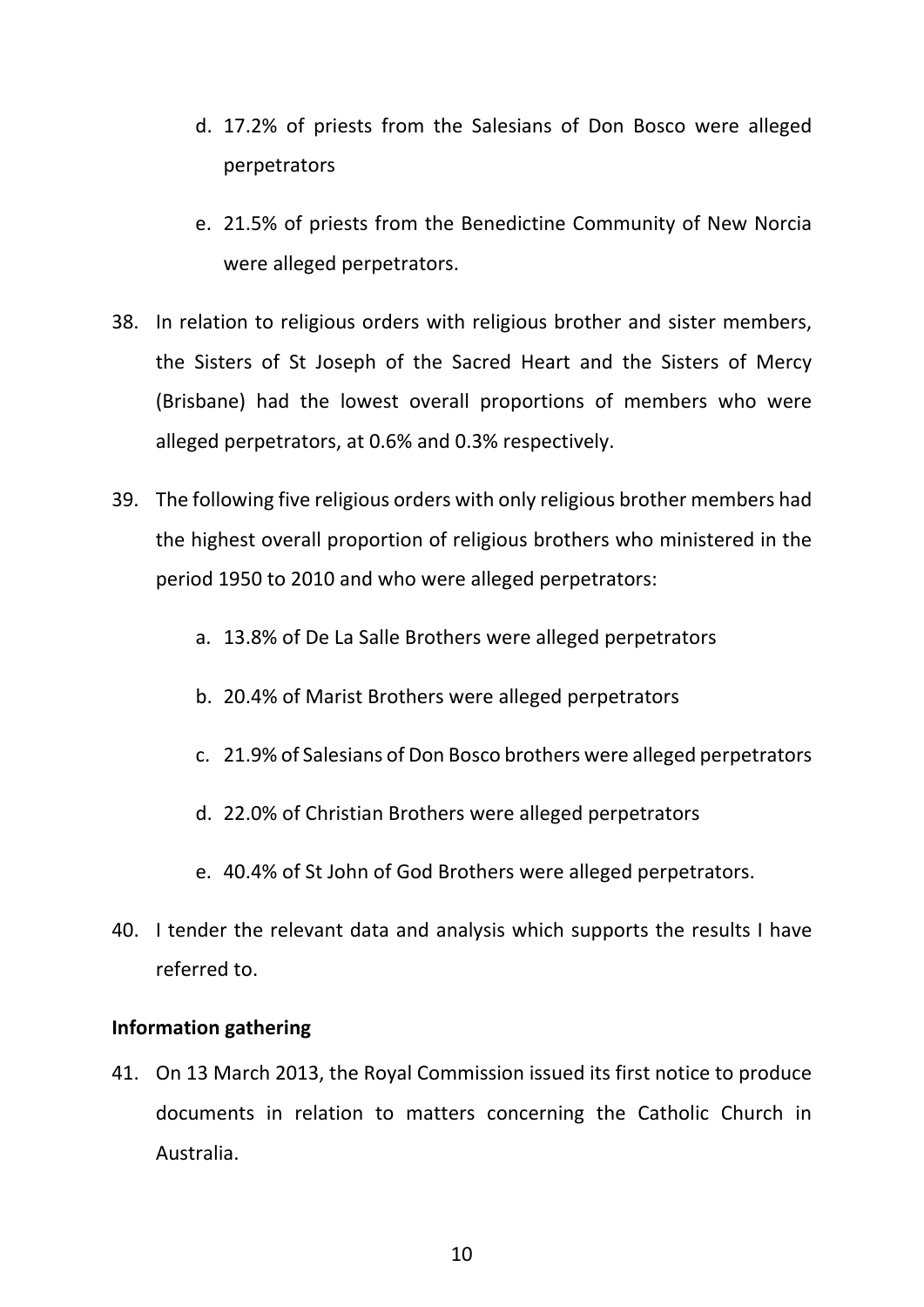- 42. Since then, 669 notices have been issued to Catholic Church authorities. Those authorities include each of the seven archdioceses, 23 dioceses, 57 male religious orders, 84 female religious orders, Catholic Church Insurance Limited, the Australian Catholic Bishops Conference and various Catholic education offices. As a result of these notices 386,268 documents were produced to the Royal Commission.
- 43. The Royal Commission has heard evidence from 261 witnesses in case studies focusing on the Catholic Church in Australia, including some witnesses who have been called to appear at more than one public hearing. There have been 14,671 pages of transcript of evidence generated and 707 exhibits.
- 44. The Chair of the Royal Commission requested documents from the Vatican in relation to John Gerard Nestor, an Australian priest, in July 2013 and received documents in response in January 2014. Some of those documents were tendered during the public hearing of Case Study 14.
- 45. On 22 April 2014, the Chair sought further documents from the Holy See. They included documents relating to each case involving an Australian priest. This request was made to assist the Commissioners in developing an understanding about the extent to which Australian priests accused of child sexual abuse had been referred to the Holy See and, in particular, the Congregation for the Doctrine of the Faith. The Royal Commission hoped to gain an understanding of the action taken in each case. The Holy See responded, on 1 July 2014, that it was 'neither possible nor appropriate to provide the information requested'. The Holy See said it would respond 'in the future to appropriate and specific requests'.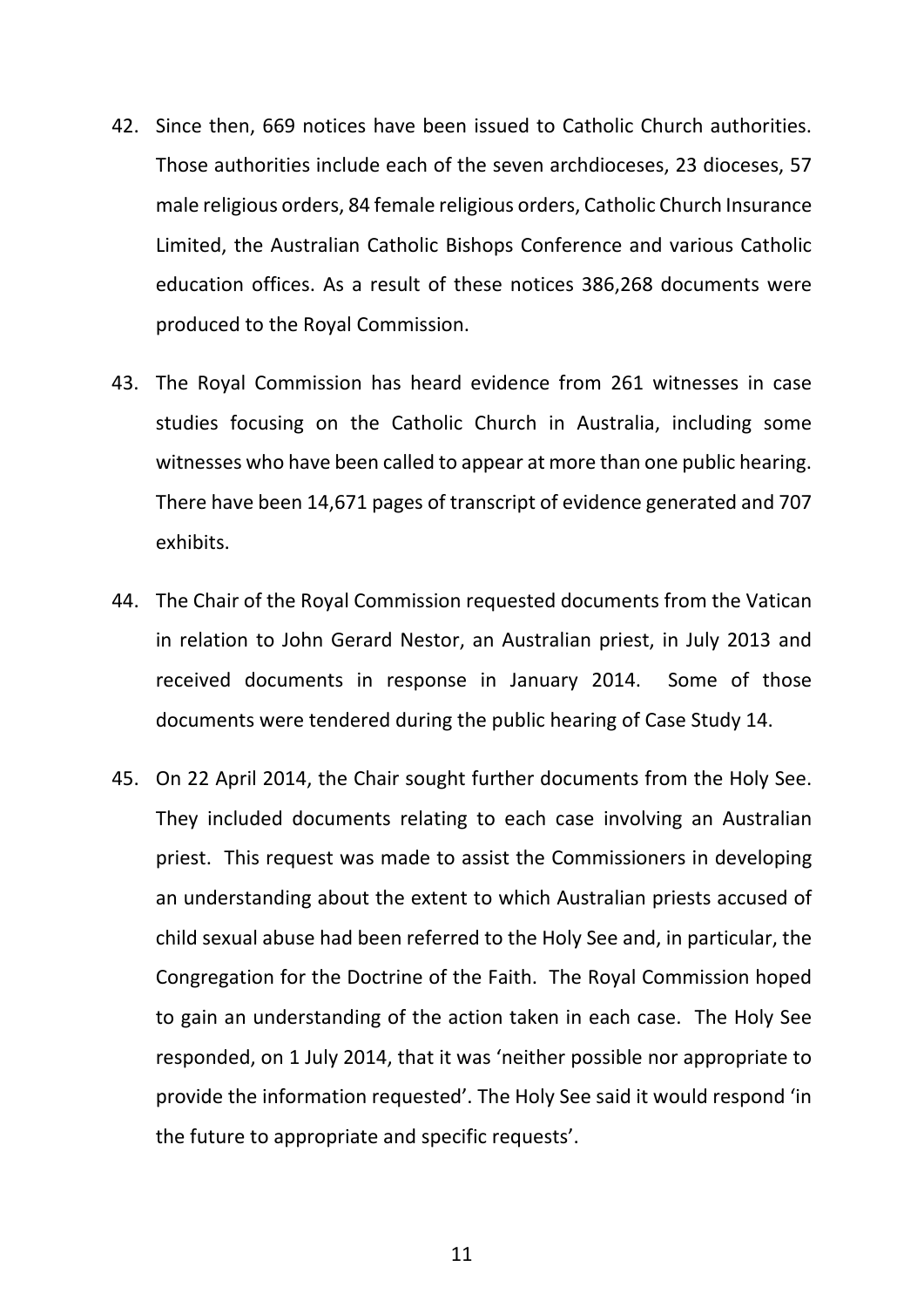46. Documents in relation to a named Australian priest were also sought. In response to this request, the Royal Commission was told that 'to avoid compromising the integrity of the canonical proceeding' it was not possible to provide all of the documents requested.

### **Public hearings**

- 47. The Royal Commission has conducted 15 public hearings into the conduct of Catholic Church authorities and related institutions. Catholic institutions have participated in other hearings concerning matters of policy.
- 48. Most but not all reports of these case studies have been tabled in Parliament and published. The remaining reports will be tabled over the coming months. One public hearing has not been completed. That is Case Study 44 into John Joseph Farrell.
- 49. There could not be a case study into each Catholic institution the subject of a private session. In a number of cases, there are current criminal investigations or prosecutions. Consistent with the Royal Commission's terms of reference a decision was made not to hold a public hearing where to do so may have prejudiced that work.
- 50. In some cases, survivors were not willing to give evidence, documents were not available and/or the systemic issues had been dealt with in other case studies.
- 51. It should not be assumed that because a specific institution was not the subject of a case study that its conduct was not reported in a private session.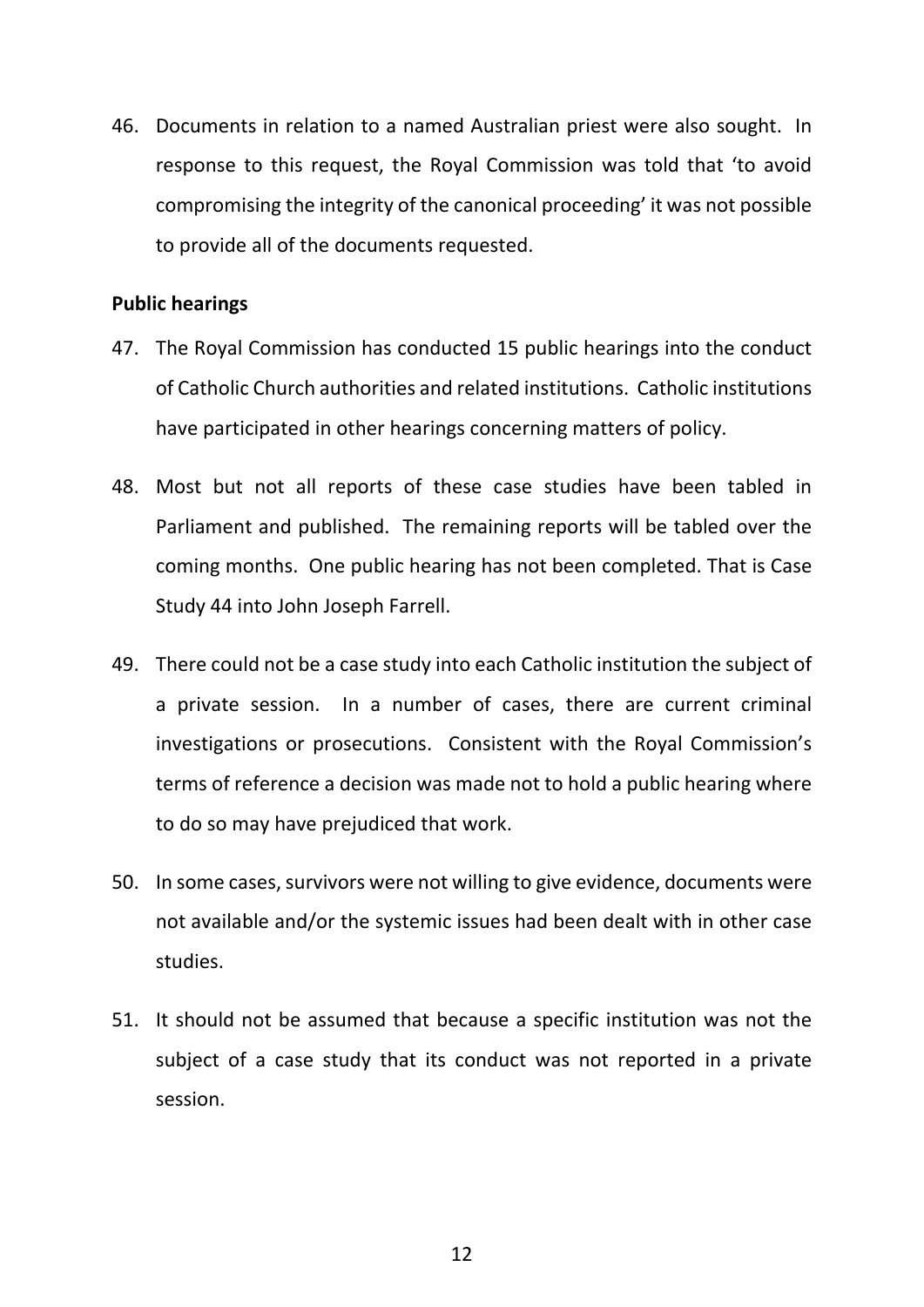- 52. As at the end of 2016, over 2,400 private session attendees reported they were sexually abused in a Catholic institution. Most of those institutions have not been considered in a case study. The type of those Catholic institutions reported, for example a school or parish, the state or territory in which it was located and the diocese or order which was responsible will be published in the final report. All other institutions reported in a private session and not considered in a public hearing will also be documented in the final report in the same manner.
- 53. The public hearings into the conduct of Catholic institutions have dealt with a range of topics.
- 54. The redress scheme operating in the Archdiocese of Melbourne and the process *Towards Healing* which applies in every other diocese were the subject of three hearings. The lack of independence of each scheme was the subject of adverse comment in each report. The Royal Commission has since reported on redress and civil litigation and the Commonwealth Government has indicated its support for the key recommendations by announcing a Commonwealth Redress Scheme.
- 55. The Archdiocese of Sydney's response to litigation in the late 2000s by a survivor seeking compensation was the subject of evidence. The instructions given to the Archdiocese's lawyers and the response of its senior office holders and insurers were considered. In the Royal Commission's civil litigation report, reference was made to the conduct of officers of the Archdiocese, among other matters. The Royal Commission made various recommendations designed, in part to overcome the problems which emerged in the case study, particularly to avoid unnecessarily adversarial responses to claims.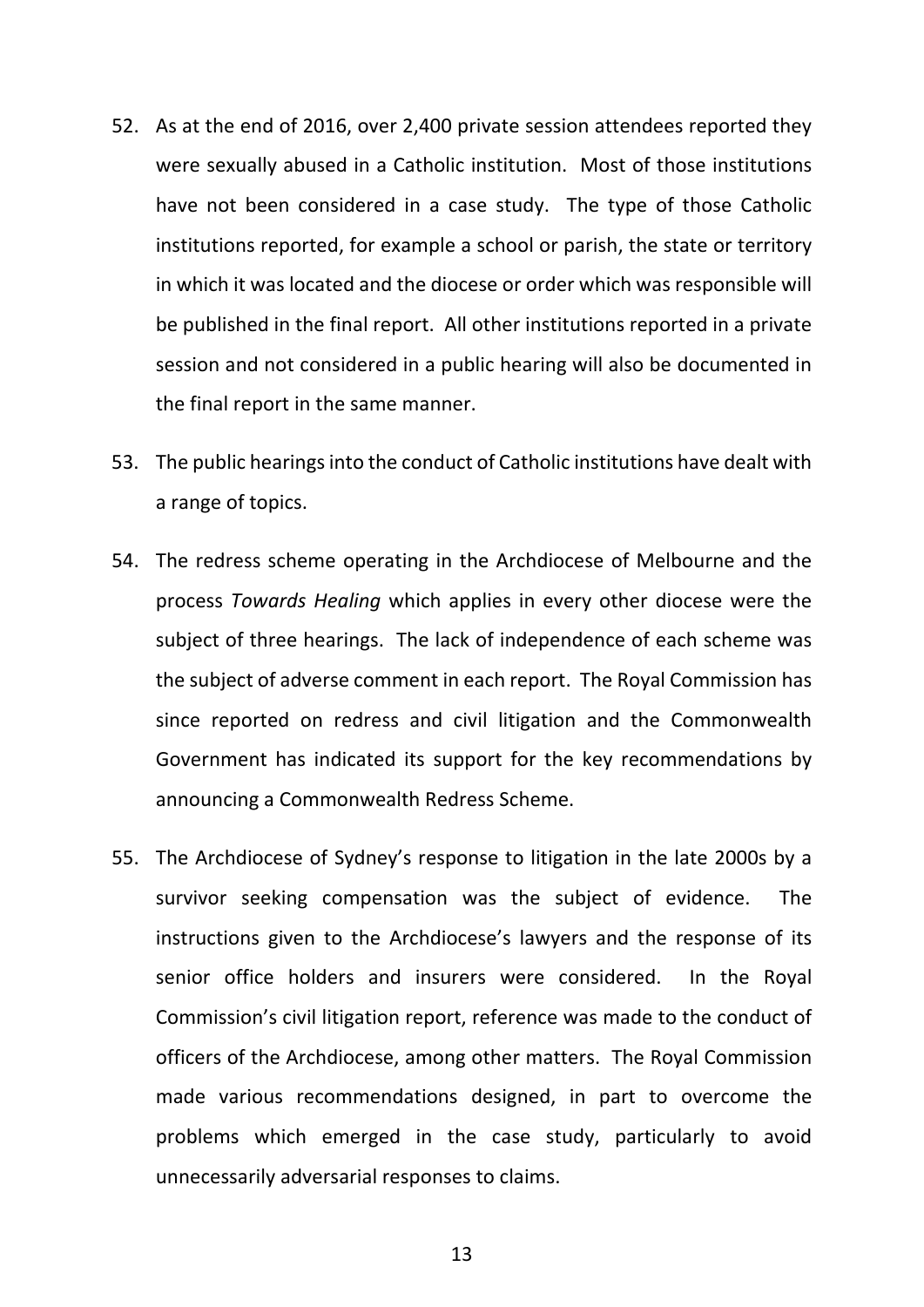- 56. The handling of complaints and the dealings with accused and convicted Catholic Church personnel in the archdioceses of Melbourne, Sydney, Adelaide, Perth and Canberra and the dioceses of Ballarat, Maitland-Newcastle, Toowoomba and Rockhampton have each featured in case studies. The Catholic Education Office's activities in the Archdiocese of Melbourne and the Diocese of Toowoomba were considered. Schools operated by Catholic entities were the subject of many hearings.
- 57. A number of male religious orders were examined about their responses to complaints. The Christian Brothers and the Marist Brothers have received a significant number of claims of child sexual abuse. Their responses were considered in relation to a number of orphanages and schools in Western Australia, Queensland, Victoria, New South Wales and Canberra.
- 58. The accounts given by survivors of four such institutions in Western Australia run by the Christian Brothers was particularly harrowing. The Christian Brothers had kept visitation reports and Provincial Council Minutes from 1919 which revealed concerns about Brothers sexually misconducting themselves with children. From 1959, such concerns were no longer reported in the minutes. The lawyers for the Christian Brothers said:

*This suggests that these cases are no longer reported in the Council minutes and there may well have been some decision made in the late 1950's not to record these matters.*

59. The Diocese of Ballarat was also a focus. That diocese has frequently been referred to as notorious for the number of offenders who at the relevant time were priests in that diocese. Gerald Ridsdale was a priest in that

14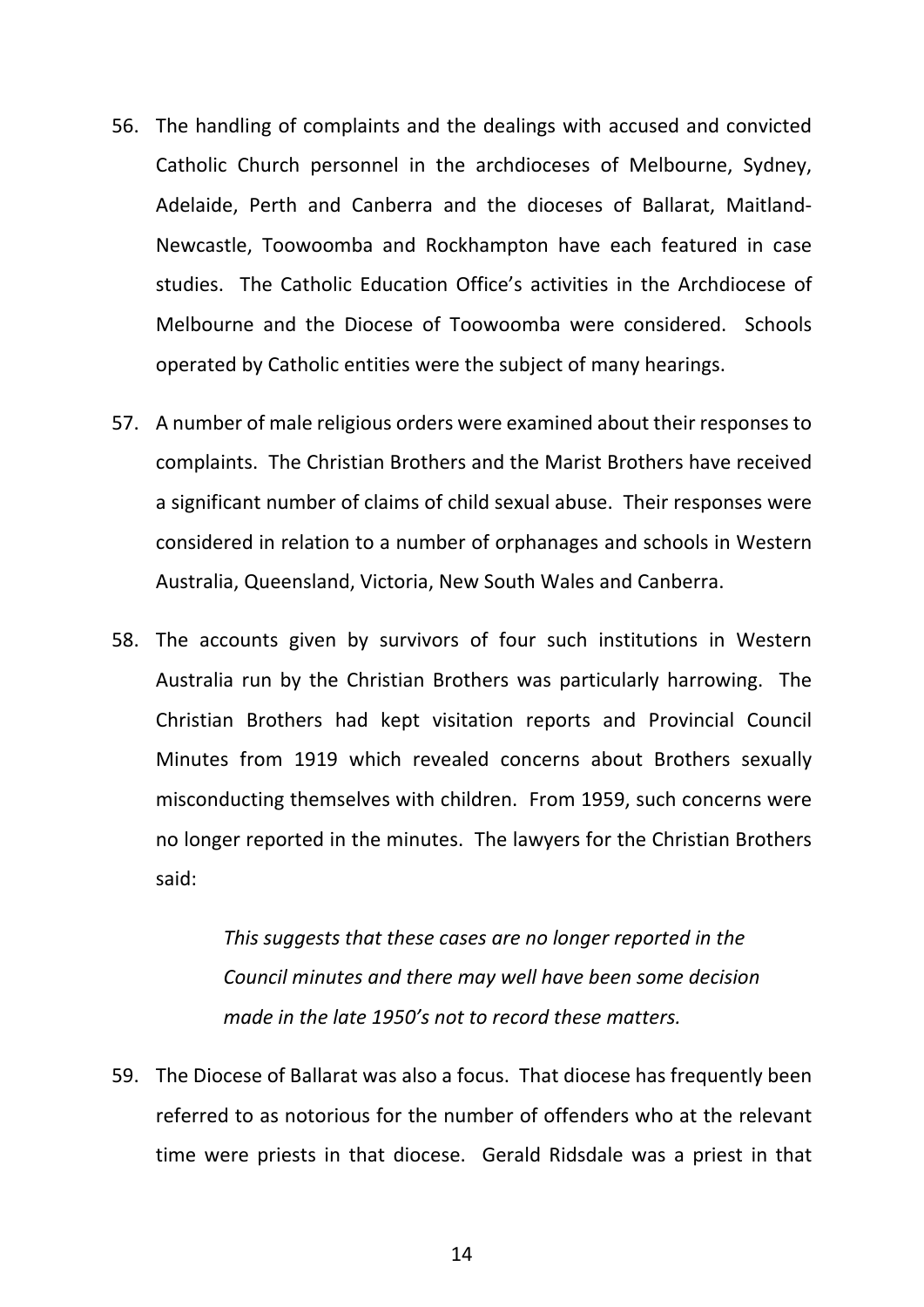diocese. Ridsdale is often referred to as Australia's most prolific paedophile priest.

- 60. In Ballarat, diocesan priests as well as Christian Brothers' conduct was considered. The former and now deceased Bishop of Ballarat was the subject of much adverse evidence. The findings of the Royal Commission in that case study have not yet been published.
- 61. The Diocese of Maitland-Newcastle was also examined. This is another diocese where numbers of priests and religious have been convicted for atrocities against children. Survivors and advocates had long agitated for an inquiry into that diocese. The findings of the Royal Commission in that case study have not yet been published.
- 62. The manner in which the Church in Australia and the Vatican intersected in dealing with disciplinary action against a priest was considered in the context of a priest in the Diocese of Wollongong in New South Wales.
- 63. The response of one female religious order to child sexual abuse by a lay person and a priest, in an orphanage in the Diocese of Rockhampton in Queensland was examined.
- 64. A Catholic institution which provided services to children with disability was the subject of a public hearing. That hearing also heard evidence about dealing with children with sexualised behaviours.
- 65. In each of those hearings the experience of survivors was heard.
- 66. The accounts were depressingly similar. Children were ignored or worse, punished. Allegations were not investigated. Priests and religious were moved. The parishes or communities to which they were moved knew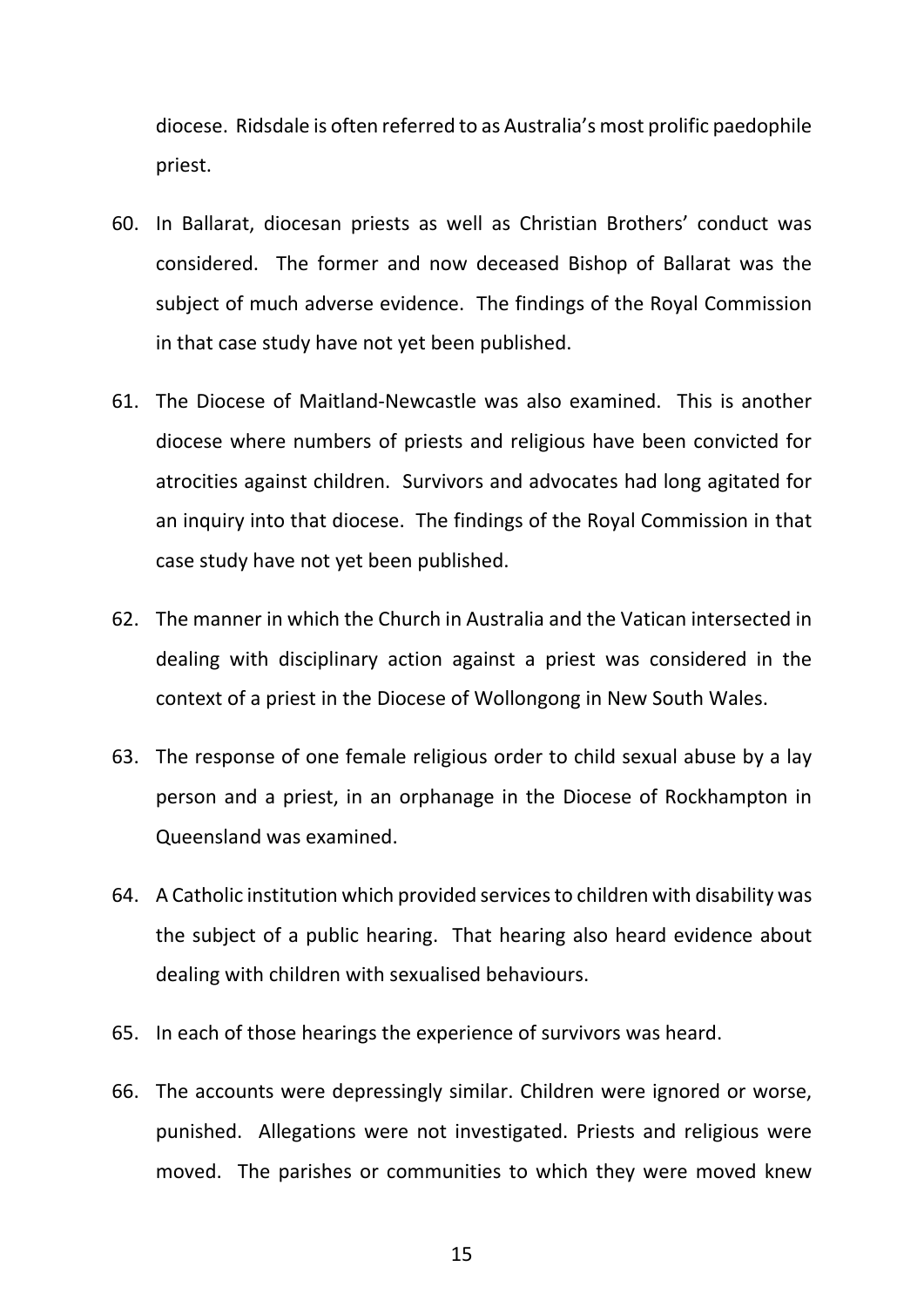nothing of their past. Documents were not kept or they were destroyed. Secrecy prevailed as did cover ups. Priests and religious were not properly dealt with and outcomes were often not representative of their crimes. Many children suffered and continue as adults to suffer from their experiences in some Catholic institutions.

67. Many of the findings of the Royal Commission in its published reports are consistent with the finding in the Irish report of the Commission of Investigation into the Catholic Archdiocese of Dublin which was published in 2009. The report said that, in dealing with cases of child sexual abuse the Archdiocese of Dublin was preoccupied, at least until the mid-1990s, with '*the maintenance of secrecy, the avoidance of scandal, the protection of the reputation of the Church, and the preservation of its assets. All other considerations, including the welfare of children and justice for the victims, were subordinate to these priorities'*.

#### **Catholic Church Insurance Project**

68. Many Catholic Church institutions were insured by the Catholic Church Insurance Limited. As part of its investigations, the Royal Commission reviewed documents produced by Catholic Church Insurance. Some of those documents were tendered during public hearings. Many related to investigations conducted by Catholic Church Insurance when it received a claim from an insured in relation to a named offender or alleged perpetrator of child sexual abuse. Catholic Church Insurance conducted those investigations to establish whether the relevant insured, a Catholic Church authority, had prior knowledge of the named offender's or alleged perpetrator's propensity to abuse.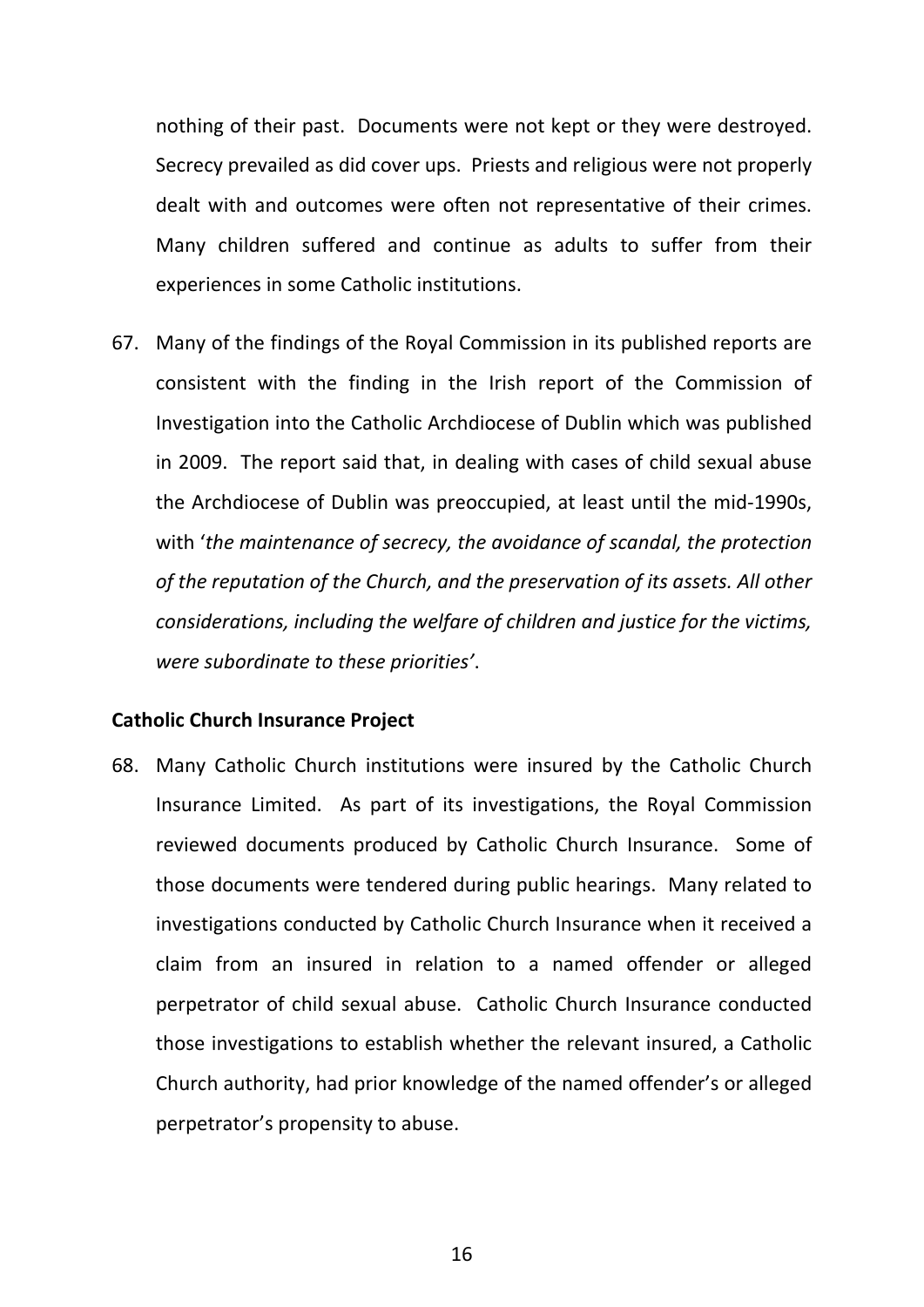- 69. During 2015, after liaising with Catholic Church Insurance, the Royal Commission required the production of documents in relation to all cases where Catholic Church Insurance had determined prior knowledge on the part of a Catholic Church authority. The term 'prior knowledge' was based on the definition used by Catholic Church Insurance in its investigations, which referred to knowledge held by a senior official of the relevant Church authority.
- 70. The Royal Commission received over 128,000 documents from Catholic Church Insurance. During the course of this hearing the documents relating to prior knowledge of Catholic Church authorities in relation to a number of offenders or alleged perpetrators will be tendered and referred to in the Royal Commission's final report.

#### **Section 6P referrals and prosecutions**

- 71. The Royal Commission has done more than hear evidence at public hearings, conduct private sessions and review documents involving Catholic institutions. The Chair of the Royal Commission has made 309 referrals to police in all states and the Australian Capital Territory in relation to allegations of child sexual abuse involving Catholic Church institutions.
- 72. As a result of those referrals there have been 27 prosecutions. Seventy-five matters are currently being investigated. The victim or the accused has died in 37 cases and 66 matters are pending. 'Pending' means that a referral has been made, and the Royal Commission is waiting for information about allocation of the matter within the receiving agency. In relation to the other referrals, some have been used for intelligence

17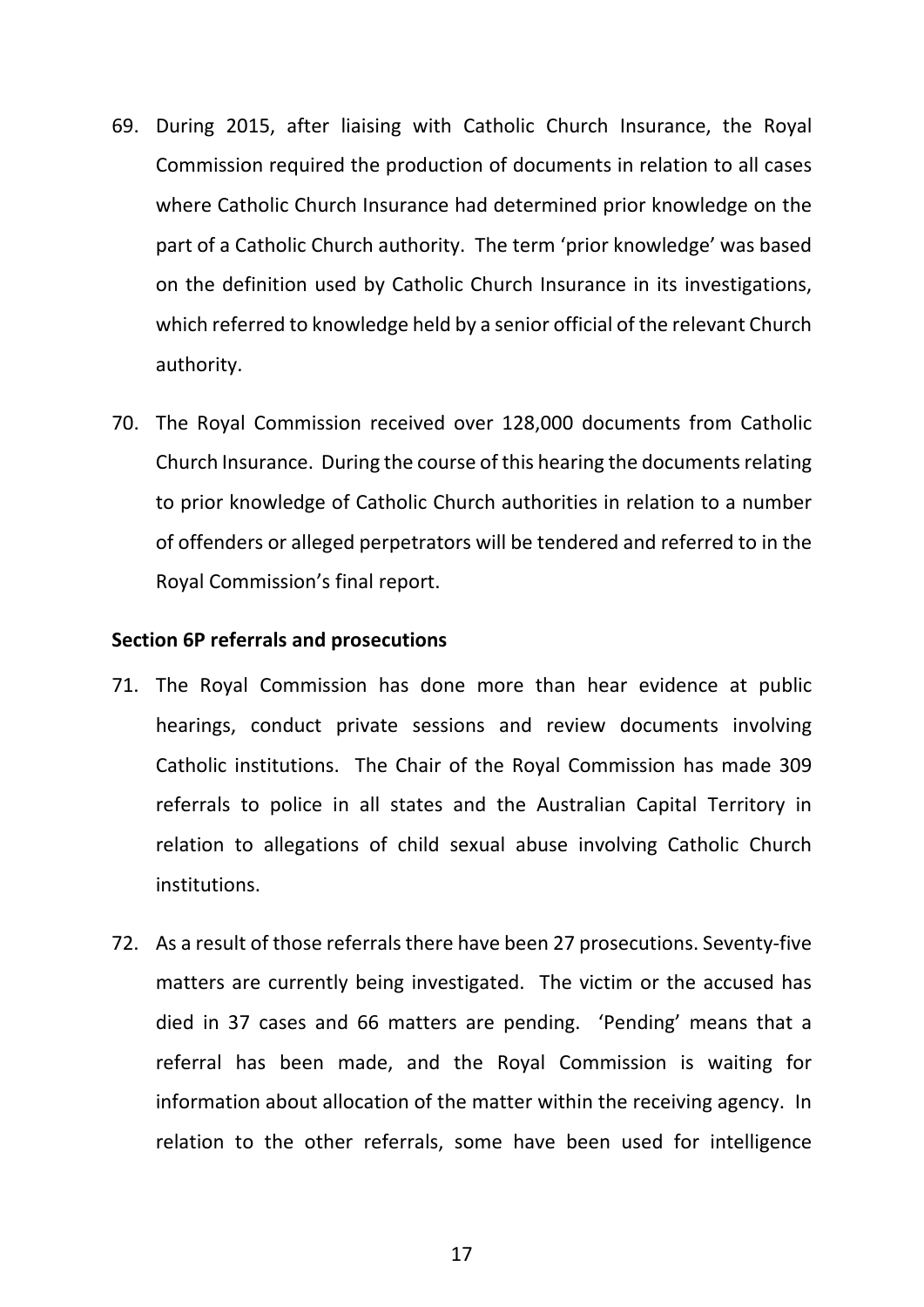purposes, there has been insufficient evidence or the complaint has been withdrawn.

#### **Issues Paper**

- 73. In June 2016, the Royal Commission released an Issues Paper seeking submissions on a range of matters relevant to this hearing.
- 74. Those matters included the extent to which the following issues may have contributed to the occurrence of child sexual abuse in Catholic institutions or affected the institutional response to this abuse:
	- a. the Catholic Church's structure and governance, including the role of the Vatican
	- b. issues related to the individual leadership of Catholic institutions
	- c. canon law
	- d. clericalism
	- e. mandatory celibacy
	- f. selection, screening, training and ongoing formation of candidates for the priesthood and religious life
	- g. support for and supervision of working priests and religious
	- h. the operation of the sacrament of confession
	- i. the use of secrecy, including the practice of mental reservation
	- j. individual psycho-sexual factors
	- k. factors operating in society as a whole.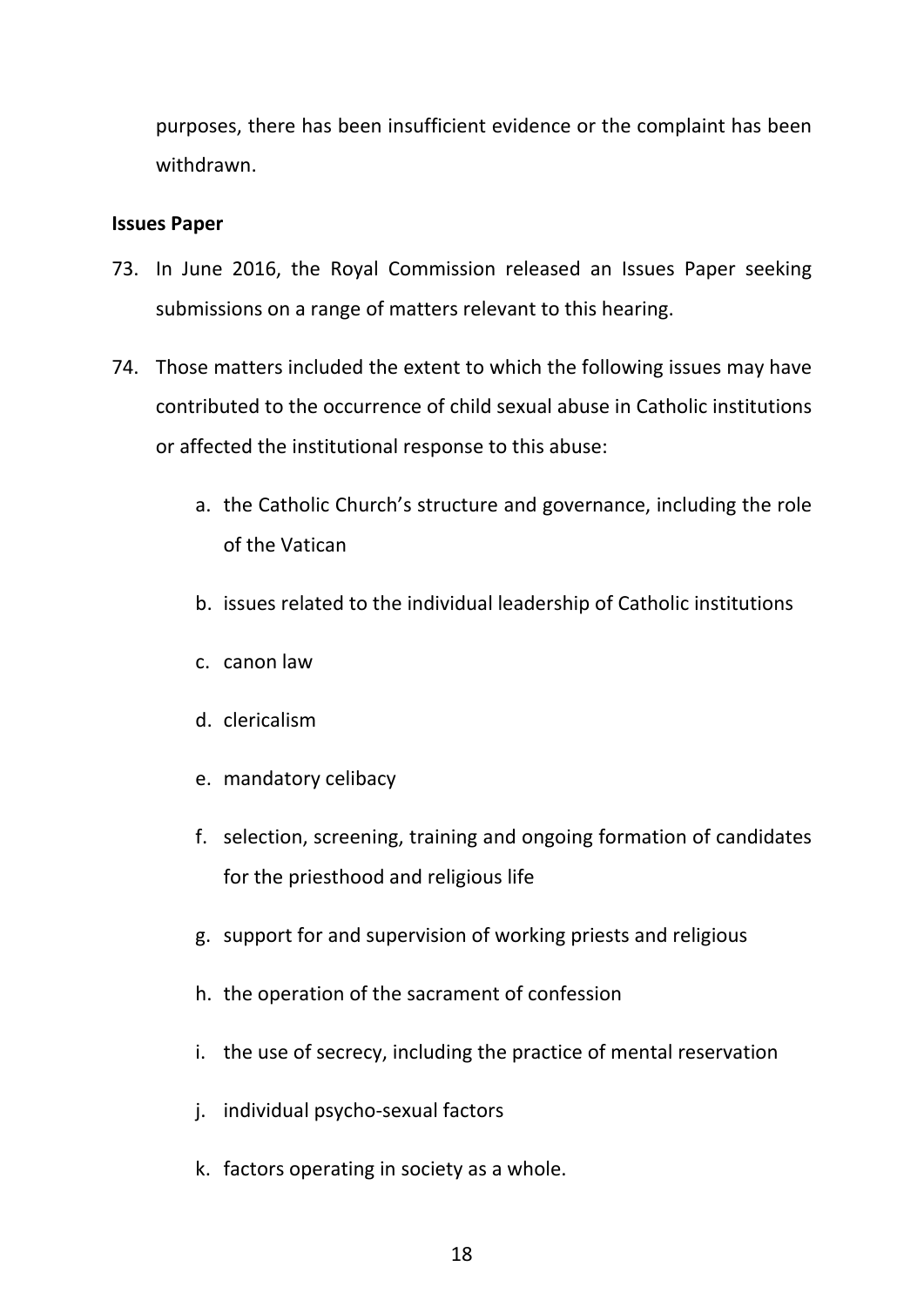- 75. The current and future proposed approaches of Catholic Church authorities were also identified.
- 76. The Royal Commission received over 80 submissions in response to the Issues Paper.
- 77. The Catholic Church's structure and governance, including the role of the Vatican and issues related to the individual leadership of Catholic institutions featured heavily in the submissions as a factor that may have contributed to the occurrence of the abuse and certainly to the institutional response to it. The issues of a rigid hierarchy based on obedience to bishops and to the Pope, and lack of accountability to the faithful emerged as themes. The lack of women in positions of leadership was identified by many as a relevant factor.
- 78. Several submissions were received from former priests and religious or people who had commenced training but left during their formation. They spoke of their young age when entering training, the absence of teaching about intimacy or friendship during their training, and inadequate teaching on the reality of celibacy and understanding their own sexuality.
- 79. The majority of submissions received by the Royal Commission have been published on the website. All of the submissions received will be used to inform the Royal Commission's work. Some of the submissions will be tendered during the course of this hearing because they are relevant to particular witnesses who will be giving evidence.

#### **Structure of the hearing**

80. In May 2016, in preparation for this hearing, the Royal Commission gave the Truth Justice and Healing Council the opportunity to inform the Royal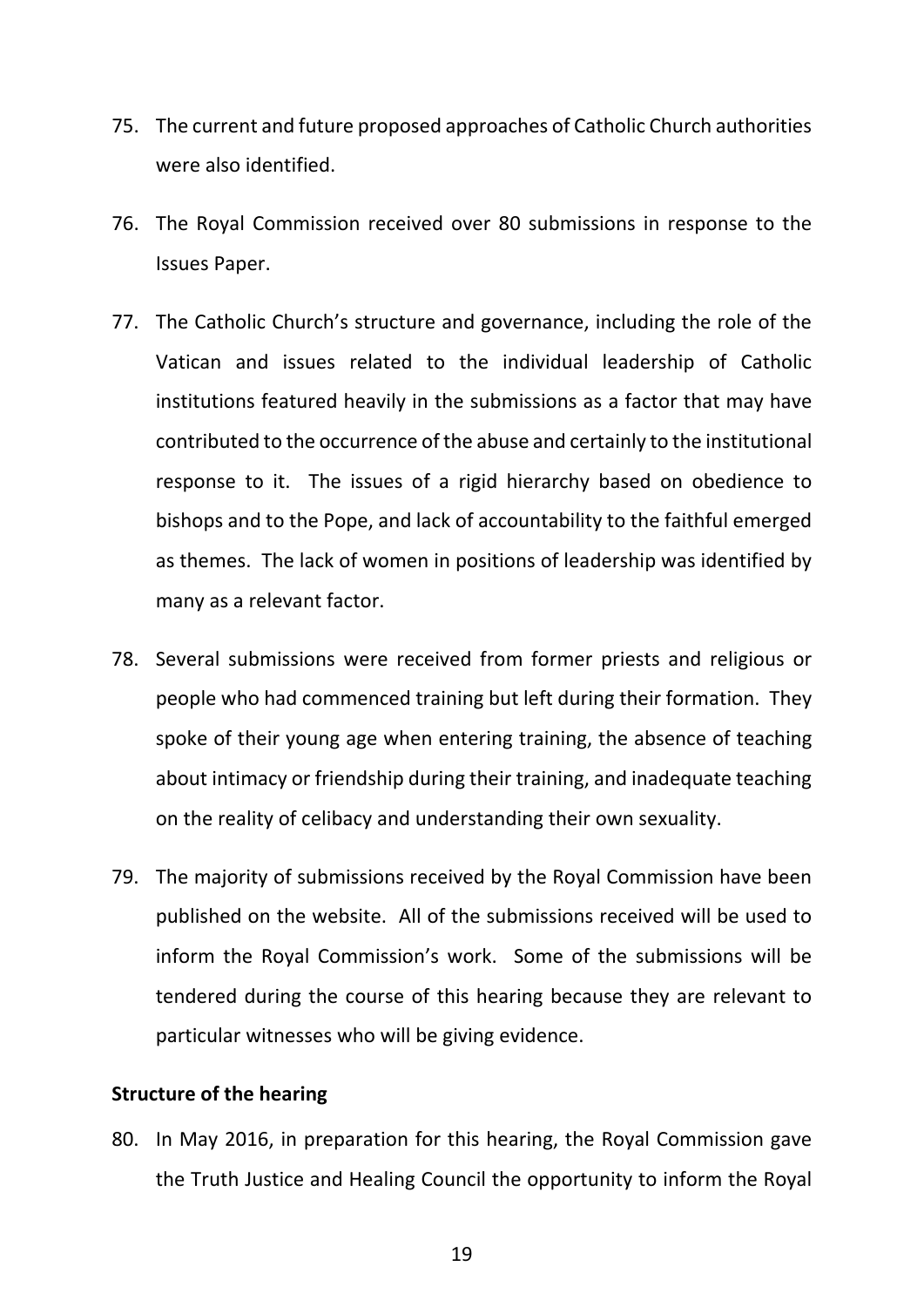Commission about the issues it saw as relevant to this review hearing, the witnesses which it wished called and any other research it wanted the Royal Commission to take into account.

- 81. In November 2016, the Council provided a list of suggested witnesses to the Royal Commission. Many of those individuals had been identified and approached by the Royal Commission.
- 82. On 22 December 2016, the Royal Commission received a written submission from the Council that addressed matters identified in the Issues Paper and in the Royal Commission's May correspondence.
- 83. This hearing will be conducted over three weeks. Witnesses will generally give evidence in panels. Each witness has been selected in consultation with the Council.
- 84. In August last year, the Chair of the Royal Commission invited Cardinal O'Malley and another member of the Pontifical Commission for the Protection of Minors, Professor Sheila Baroness Hollins to give oral evidence by video link at this hearing.
- 85. Each declined the Chair's invitation to give oral evidence, preferring to rely on a submission prepared by Baroness Hollins about the work of the Pontifical Commission and her opinion on factors that may have contributed to the occurrence of or affected the response to child sexual abuse in Catholic institutions. The submission will be tendered.
- 86. In October 2016 we spoke with the United States' Executive Director Secretariat of Child and Youth Protection, Deacon Bernard Nojadera. He was later invited to give evidence and accepted that invitation.

20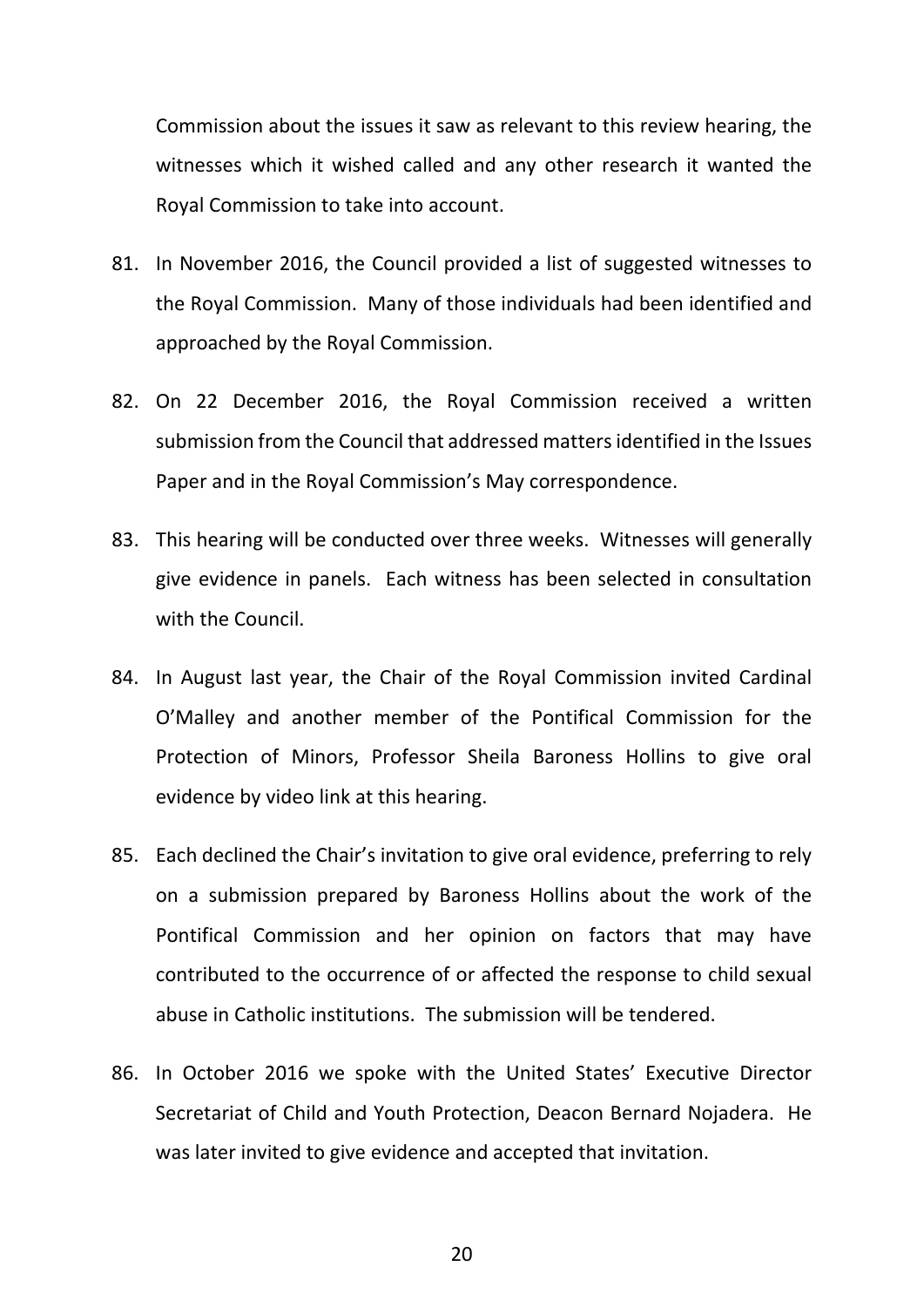- 87. Deacon Nojadera informed the Royal Commission on 25 January 2017 that he was no longer able to participate in the hearing. He declined our offer to have him give evidence by video link and declined to provide a signed statement.
- 88. On 27 July 2016, Dr Marie Keenan was invited to give oral evidence at this hearing. She has conducted and reported on her research into issues related to child sexual abuse within the Catholic Church. She accepted the invitation and confirmed her willingness to appear and give evidence by video link.
- 89. Dr Keenan provided a precis of the evidence she would give to the Royal Commission on 31 January 2017
- 90. On 2 February 2017, Dr Keenan advised that she did not believe that the forum of the Royal Commission is the correct one to do justice adequately to the research she has done and to all parties involved.
- 91. Shortly, I will read sections of the precis of the evidence Dr Keenan provided. The full precis will be available on the website this afternoon.
- 92. During the first week of the hearing the Royal Commission will hear evidence about structural, governance and cultural factors that may have contributed to the occurrence of child sexual abuse at Catholic Church institutions in Australia, or affected the institutional response of Catholic Church authorities in Australia to child sexual abuse. The secrecy requirements and the operation of the Sacrament of Reconciliation will be considered.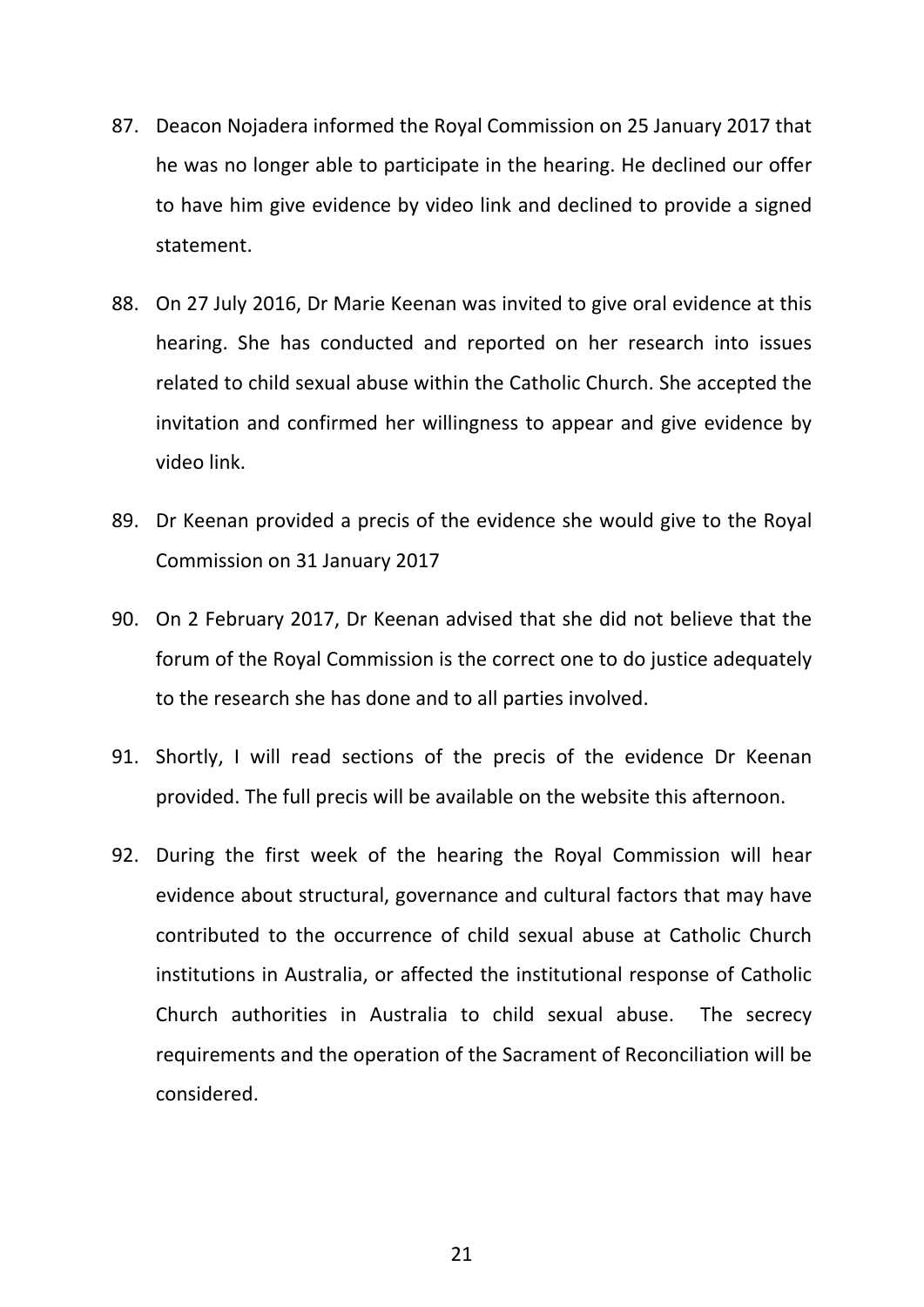- 93. Dr Gerry O'Hanlon SJ is a member of the Society of Jesus the Jesuit order. He will give evidence by video link from Dublin and the Royal Commission will sit on Wednesday night to accommodate the time difference.
- 94. Also in this week there will be evidence about approaches adopted or considered in Ireland about child safety, complaint handling and risk management in the Catholic Church.
- 95. During the second week of the hearing there will be evidence about the formation of clergy and religious and the professional support and supervision of clergy and religious. Child safety, complaint handling and the risk management practices of Catholic Church authorities in Australia, issues in Catholic education and the operation of Catholic community and social services will be examined.
- 96. The third week of the hearing will commence with a panel comprising Archbishop Coleridge and the Chair and Chief Executive Officer of the Council outlining the establishment and proposed purpose of Catholic Professional Standards Limited. The evidence of a number of regional bishops will be heard, followed by the provincials of the main male religious orders and the Sisters of Mercy.
- 97. The hearing will conclude with a panel of five metropolitan archbishops of Australia. There will be evidence about their response to issues raised in Royal Commission reports, as well as to data relating to the extent of claims of child sexual abuse in the Catholic Church and in their diocese. Their current policies and procedures will also be canvassed.
- 98. Before each substantive topic is addressed by a panel, I will provide an introduction in relation to that topic.